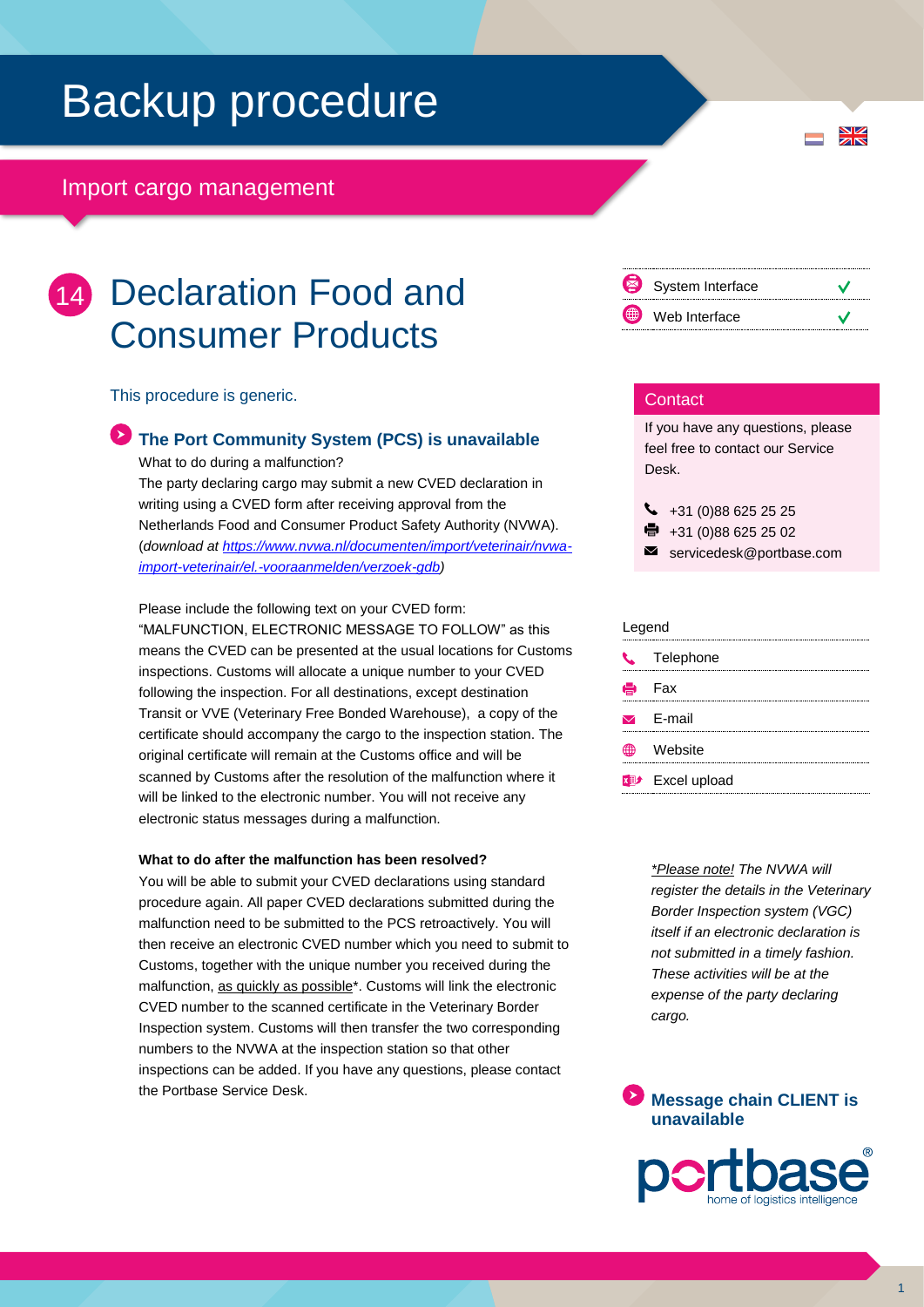# Backup procedure

# Import cargo management

#### **What to do during a malfunction?**

The party declaring cargo may submit a new CVED declaration in writing using a CVED form after receiving approval from the Netherlands Food and Consumer Product Safety Authority (NVWA). (*download at [https://www.nvwa.nl/documenten/import/veterinair/nvwa](https://www.nvwa.nl/documenten/import/veterinair/nvwa-import-veterinair/el.-vooraanmelden/verzoek-gdb)[import-veterinair/el.-vooraanmelden/verzoek-gdb\)](https://www.nvwa.nl/documenten/import/veterinair/nvwa-import-veterinair/el.-vooraanmelden/verzoek-gdb)*

Please include the following text on your CVED form: "MALFUNCTION MESSAGE CHAIN" as this means the CVED can be presented at the usual location used for Customs inspections. The CVED will be allocated a unique number by Customs after the inspection.

#### **What to do after the malfunction has been resolved?**

You will be able to submit your CVED declarations using the standard procedure again. For CVEDs submitted during the malfunction, no electronic message has to be send afterwards in principle, unless the NVWA specifically requests one.

# **The NVWA's VGC (Veterinary Border Inspection) system is unavailable**

#### **What to do during a malfunction?**

The party declaring cargo may submit a new CVED declaration in writing using a CVED form after receiving approval from the Netherlands Food and Consumer Product Safety Authority (NVWA). (*download at [https://www.nvwa.nl/documenten/import/veterinair/nvwa](https://www.nvwa.nl/documenten/import/veterinair/nvwa-import-veterinair/el.-vooraanmelden/verzoek-gdb)[import-veterinair/el.-vooraanmelden/verzoek-gdb\)](https://www.nvwa.nl/documenten/import/veterinair/nvwa-import-veterinair/el.-vooraanmelden/verzoek-gdb)*

Please include the following text on your CVED form:

"MALFUNCTION, ELECTRONIC MESSAGE TO FOLLOW" as this means the CVED can be presented at the usual locations for Customs inspections. The CVED will be allocated a unique number by Customs after the inspection. A signed copy of the form DOM inspection results will be provided after the inspection has been carried out by the inspector responsible. A completed CVED and a (duplicate) certificate may also be provided if available. The NVWA will register batches that have been processed in the Veterinary Border Inspection system using a DOM copy and will provide a signed CVED and a duplicate certificate when the malfunction has been resolved.

### **What to do after the malfunction has been resolved?**

You will be able to submit your CVED declarations using standard procedure again; no further action is required.



 $\frac{N}{N}$ 

### **Contact**

Heeft u vragen of heeft u hulp nodig, dan kunt u contact opnemen met onze Service Desk:

 $\bigcup$  +31 (0)88 625 25 25 e, +31 (0)88 625 25 02 servicedesk@portbase.com

| Legend |                         |
|--------|-------------------------|
| U.     | Telephone               |
|        | <b>ed</b> Fax           |
|        | $\triangleright$ F-mail |
|        | Website                 |
|        | <b>Excel upload</b>     |
|        |                         |